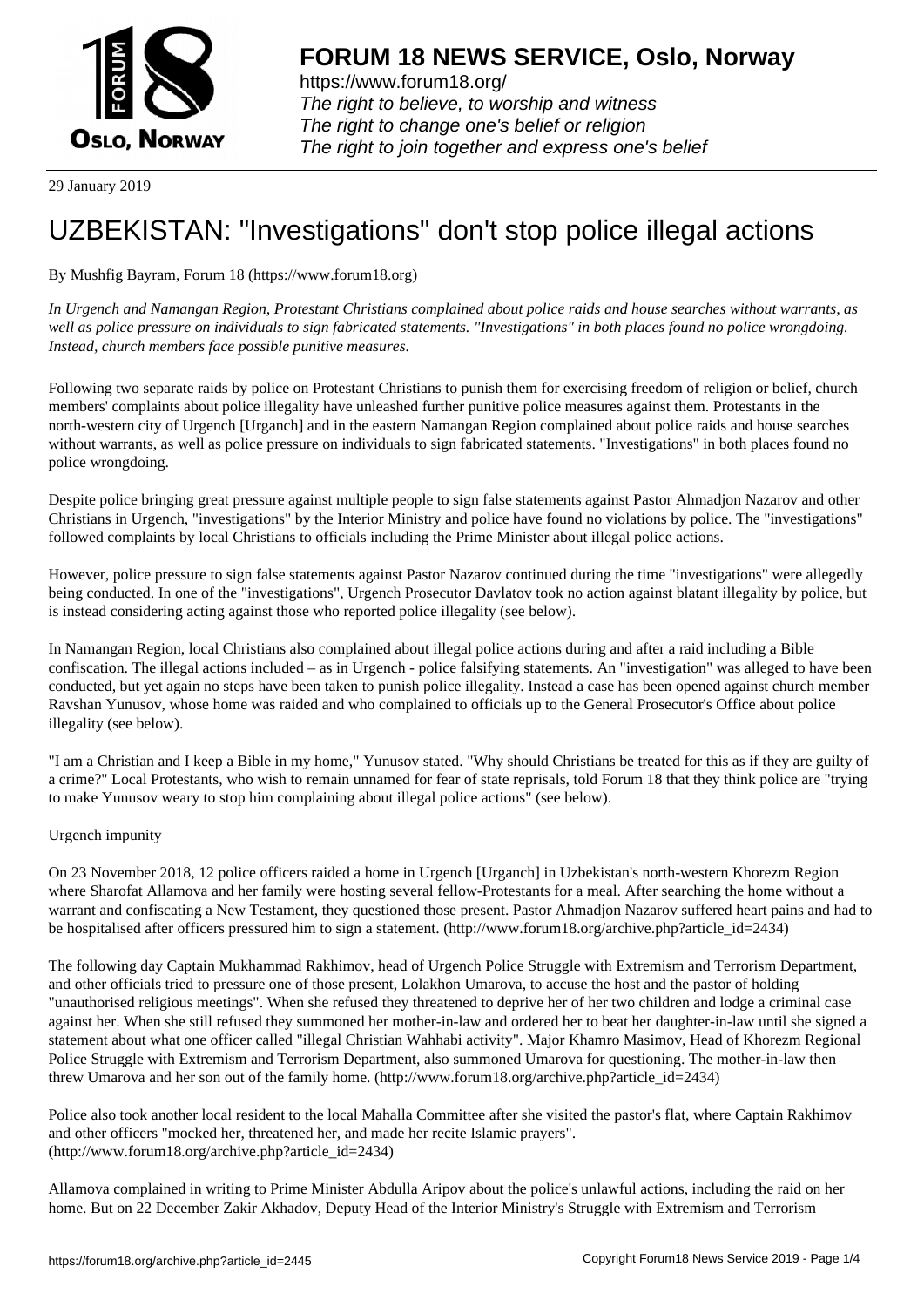Department, and was referred to Khorezm Regional Police for further investigation".

Akhadov claimed that Urgench Prosecutor's Office was also conducting its own investigation. "When the investigation is over, Khorezm Regional Police will inform you of the results," the letter claimed.

Asked why Deputy Head Akhadov did not properly investigate or punish the police's illegal actions, an official who refused to give his name at first claimed to Forum 18 on 25 January 2019 that they could not answer as Akhadov was in an "important meeting". On a later call the official then changed their story and claimed to Forum 18: "You need to get permission from the Foreign Ministry to talk to us."

Kahromon Gulomov also complained about the police's illegal actions, this time to Urgench City Prosecutor J. Davlatov. On 7 December Davlatov wrote back claiming: "We have studied case materials prepared by the police. We found from a written complaint against Nargiza Artykova that you have ties with an unofficial Christian group. We will inform you of our further actions."

Artykova is a local Christian. Prosecutor Davlatov did not explain why he was taking no action against illegality by police officers, but was instead, based on an unknown complaint made on unknown grounds, considering acting against those who reported police illegality.

Police routinely break the law, and unfair trials are also common. (http://www.forum18.org/archive.php?article\_id=2314)

Pastor Nazarov commented to Forum 18 that the authorities may have pressured someone to write a complaint against Artykova.

"Investigations" don't stop police illegality

The "investigations" the authorities claimed to be carrying out did not stop police illegality.

On 24 December – Christmas Eve - Major Masimov put pressure on Umarova to write a statement complaining about Pastor Nazarov and his exercise of freedom of religion and belief. Masimov wanted to dictate the "statement" word for word, but Umarova refused, local Protestants who wished to remain unnamed for fear of state reprisals told Forum 18.

However, Major Masimov managed over the next week to assemble 12 "statements" complaining about Pastor Nazarov. When Forum 18 asked the Major why he questioned 12 people over the Christmas period and forced them to write statements against Pastor Nazarov, Major Masimov claimed to Forum 18 on 24 January 2019: "We were only investigating complaints by citizens against Nazarov." Masimov also claimed that "people complain that he invites others to his home where they organise unregistered religious meetings".

Against Uzbekistan's legally binding obligations under international human rights law, the regime bans the exercise of freedom of religion and belief without state permission. (http://www.forum18.org/archive.php?article\_id=2314)

Major Masimov could not explain to Forum 18 why Pastor Nazarov and others cannot meet privately at home to pray and read the Bible together without state permission. When asked, Masimov paused and then said "it is better to do this in an official church". He claimed that "we will soon open several churches in our region". When Forum 18 again asked Masimov why people cannot meet for worship in their homes, he could not answer.

In May 2018 Uzbekistan added new obstacles to the already difficult procedure for a belief community to apply for state permission to exist. (http://www.forum18.org/archive.php?article\_id=2396)

Major Masimov then claimed to Forum 18 that "we will not bother them [Pastor Nazarov and others] again".

Major Masimov also on 24 December 2018 summoned Pastor Nazarov to his Police Station, he told Forum 18. "He demanded that I visit the Police Station to talk about my complaints to the authorities about police actions. But I refused to go after consulting with a lawyer," Nazarov said.

On 16 January 2019 Urgench police chief Ilkham Tajimuratov wrote to Pastor Nazarov, Allamova and Rano Abdullayeva claiming: "We made an internal investigation into your complaints and found that the concerned police officers committed no violations in their actions."

Police Chief Tajimuratov also claimed to Forum 18 on 25 January that "we found no violations". When Forum 18 asked why his own police force repeatedly raided people who read their own Bibles in their own homes and punish local Christians, Tajimuratov calmly replied "just write a complaint to us and we will investigate".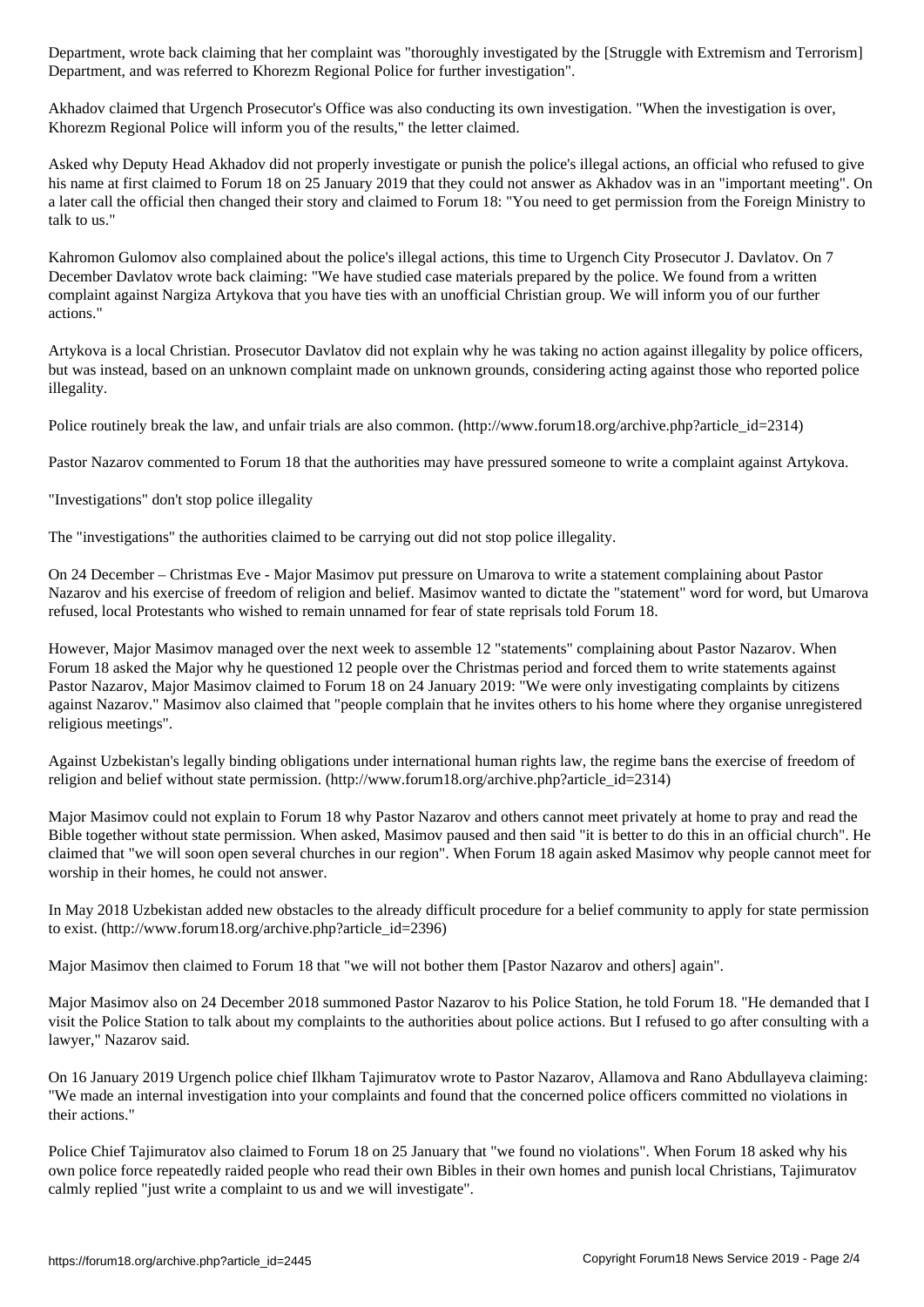On 19 November 2018, police in Pap in Uzbekistan's eastern Namangan Region raided the home of Ravshan Yunusov. He and seven other Protestants were having a meal together and reading the Bible when officers arrived. Police searched the flat illegally without a search warrant and confiscated legally-bought literature, including Bibles.

Officers arrested all eight Protestants and took them to Pap Police Station, where they questioned them until 3 am the next morning. Police forced most of the Protestants to sign statements written – illegally - by police, and said that they might be prosecuted for possession of the religious literature they legally bought. (http://www.forum18.org/archive.php?article\_id=2431)

Yunusov wrote to the police complaining about their illegal actions. Sanjar Jabbarov, Head of the Namangan Regional Police Struggle with Extremism and Terrorism Department, wrote back on 24 December, claiming that "after your complaint [police] conducted an internal investigation into unlawful actions of Pap District Police Major Muhiddin Suvonov, Senior Lieutenant Sherzod Nabiyev and Lieutenant Anvar Akbarov. The investigation results were referred to Namangan Police Disciplinary Board for further action."

However, after talking to the Personnel Section, Pap Police Captain Abdurashid Yuldashev claimed to Forum 18 on 25 January 2019 that the "investigation is still going on". Asked when it is going to be completed and whether the officers will be punished, Yuldashev responded: "We do not have answers to those questions yet."

Namangan Regional Police wrote a similar letter to Otabek Nuraliyev on 27 December. He later found that when he was asked by Lieutenant Colonel Sh. Ergashev of Namangan Police Struggle with Extremism and Terrorism Department to sign a blank paper, this was not to prepare charges against the officers who acted illegally. Instead, police typed a statement falsely claiming that Nuraliyev was not complaining about the illegal actions of Major Suvonov and other police officers.

Forum 18 asked police chief Jabbarov on 25 January why Yunusov's home was raided, and what measures were or will be taken against the police who acted illegally. However, Jabbarov refused to answer. "I cannot talk to you. Send your questions in writing," he insisted. He then put the phone down.

Yunusov and Nuraliyev also complained to the District and Prosecutor General's Offices. "You sent both my complaints to Namangan Police for whom the Pap District police officers work," Yunisov wrote. "Please independently investigate the case."

"Psychological pressure on the youngsters"

Yunusov complained that despite being a state-certified professional arm-wrestling coach who has trained athletes who have represented the country internationally, the authorities "treat me as an extremist and criminal". He points out that Major Suvonov and other officers pressured some of his trainees into signing false statements against him. "Police officers put so much psychological pressure on the youngsters that they signed the fabricated statements."

Major Suvonov was "not satisfied with this and visiting their homes pressured fathers of two of my trainees to write statements against me", Yunusov added

"I am a Christian and I keep a Bible in my home," Yunusov states. "Why should Christians be treated for this as if they are guilty of a crime?"

Uzbekistan imposes total censorship of all printed and electronic religious literature, and police often confiscate books which have passed the state's compulsory censorship. The regime has repeatedly tried to stop followers of religious beliefs, including Christians, from reading their own sacred texts in their own homes. (http://www.forum18.org/archive.php?article\_id=2314)

Samir Rakhmanov of the General Prosecutor's Office repeatedly refused to answer Forum 18's questions or put Forum 18 through to an official who would answer them. He then put the phone down. Calls to other General Prosecutor's Office telephones went unanswered on 25 January.

"Trying to make Yunusov stop complaining about illegal police actions"

The regime's alleged "investigations" have also not stopped the Namangan Region human rights violations.

On 19 January Inspector Gayrat Khakimov of Pap Police visited Yunusov in his workplace to tell him that he is being prosecuted in connection with the raid and confiscation of a Bible from him. Inspector Khakimov asked Yunusov to sign a document stating that he had seen case materials and that a court hearing would take place. Yunusov refused to do this as he has not seen the case materials.

Inspector Khakimov promised Yunusov that he would give him copies of the case files, but has not done so. It is illegal for police